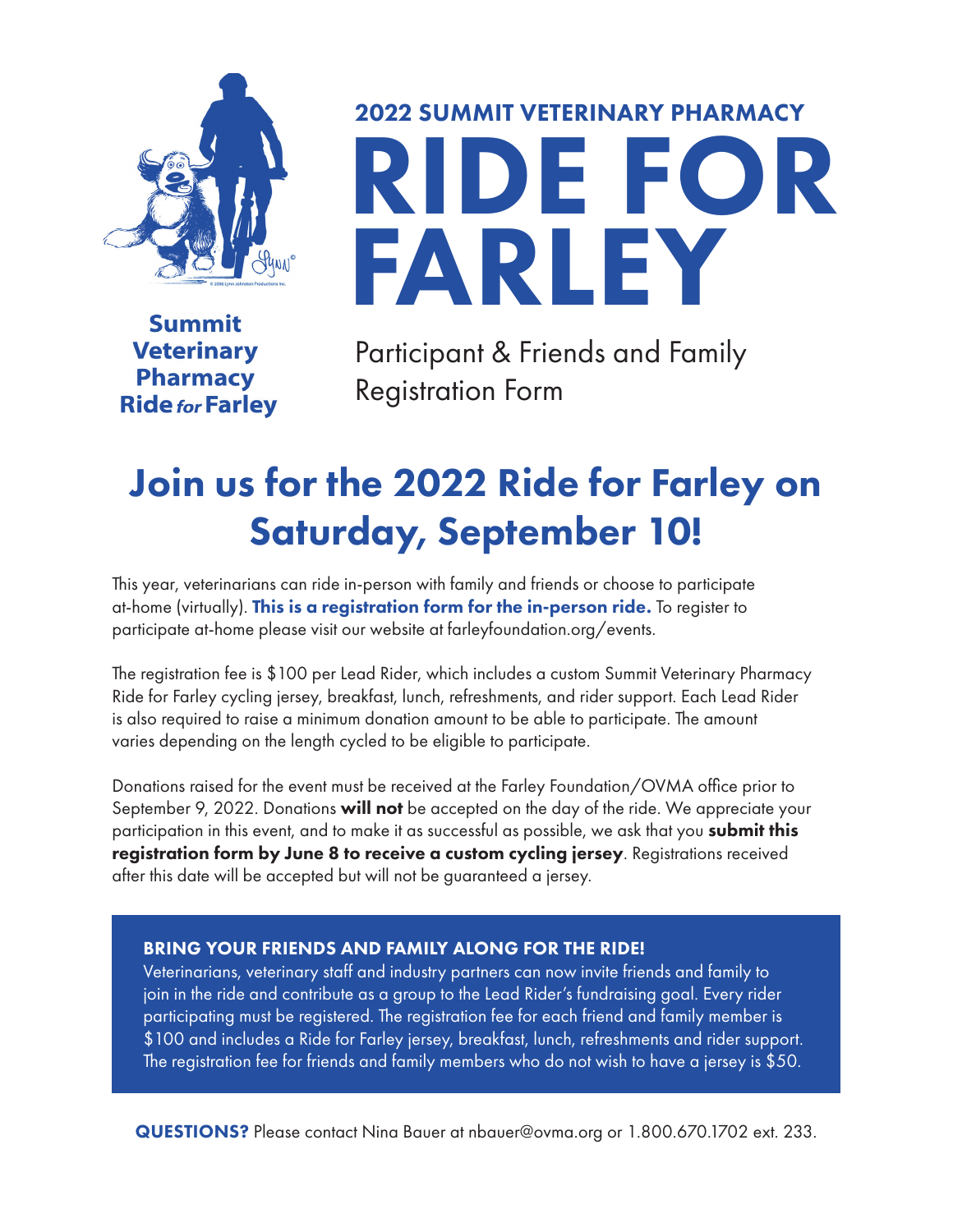## 1) LEAD RIDER INFORMATION (please print)

|                                                                                                                |                               | Postal Code:_________________                                                                                                          |  |  |  |  |
|----------------------------------------------------------------------------------------------------------------|-------------------------------|----------------------------------------------------------------------------------------------------------------------------------------|--|--|--|--|
|                                                                                                                |                               |                                                                                                                                        |  |  |  |  |
| grouped together):                                                                                             |                               | Please indicate anyone you would like to be grouped with during the Ride (the speed and distance for all riders must be the same to be |  |  |  |  |
| JERSEY (Please indicate jersey size (fits small):   Men's or   Women's                                         |                               |                                                                                                                                        |  |  |  |  |
| $\Box$ XS<br>$\Box$ Small<br>Medium                                                                            | Large<br>$\Box$ XL            | $\Box$ 3XL<br>$ $ 2XL                                                                                                                  |  |  |  |  |
| PREFERRED DISTANCE/RIDER SKILL LEVEL                                                                           |                               |                                                                                                                                        |  |  |  |  |
| $\Box$ 50 km (can finish within 3 hrs) $\Box$ 100 km (can finish within 6hrs)<br>(Must raise minimum of \$500) | (Must raise minimum of \$750) | 160 km (expert riders only)<br>(Must raise minimum of \$1,000)                                                                         |  |  |  |  |
| Please indicate cycling skill level to be placed in an appropriate group:                                      |                               |                                                                                                                                        |  |  |  |  |
| □ Beginner (less than 20 km/hr)      △ Advanced (20 km/hr)                                                     |                               | Stepert (30 km/hr)                                                                                                                     |  |  |  |  |

## 2) FRIENDS AND FAMILY

(Please list any friends or family members that will be participating in the ride with you.)

#### RIDER #1

| Name:                                                                     |                                                                  |                             |                                 |  |  |
|---------------------------------------------------------------------------|------------------------------------------------------------------|-----------------------------|---------------------------------|--|--|
| Cell Phone Number: National According to the Cell Phone Number:           |                                                                  | Yes<br>Jersey:              | No.<br>$\mathbf{I}$             |  |  |
| JERSEY SIZE (IF APPLICABLE) (fits small):<br>$Men's$ or<br>Women's        |                                                                  |                             |                                 |  |  |
| $\Box$ XS<br>$\mathsf{\vert\mathsf{Small}}$<br>Medium                     | $\Box$ Large<br>l IXL                                            | $\Box$ 2XL                  | 3XL<br>$\blacksquare$           |  |  |
| PREFERRED DISTANCE/RIDER SKILL LEVEL                                      |                                                                  |                             |                                 |  |  |
| $\Box$ 50 km (can finish within 3 hrs)<br>(Must raise minimum of \$500)   | 100 km (can finish within 6hrs)<br>(Must raise minimum of \$750) | 160 km (expert riders only) | (Must raise minimum of \$1,000) |  |  |
| Please indicate cycling skill level to be placed in an appropriate group: |                                                                  |                             |                                 |  |  |
| $\Box$ Beginner (less than 20 km/hr)                                      | $\Box$ Advanced (20 km/hr)                                       | $\Box$ Expert (30 km/hr)    |                                 |  |  |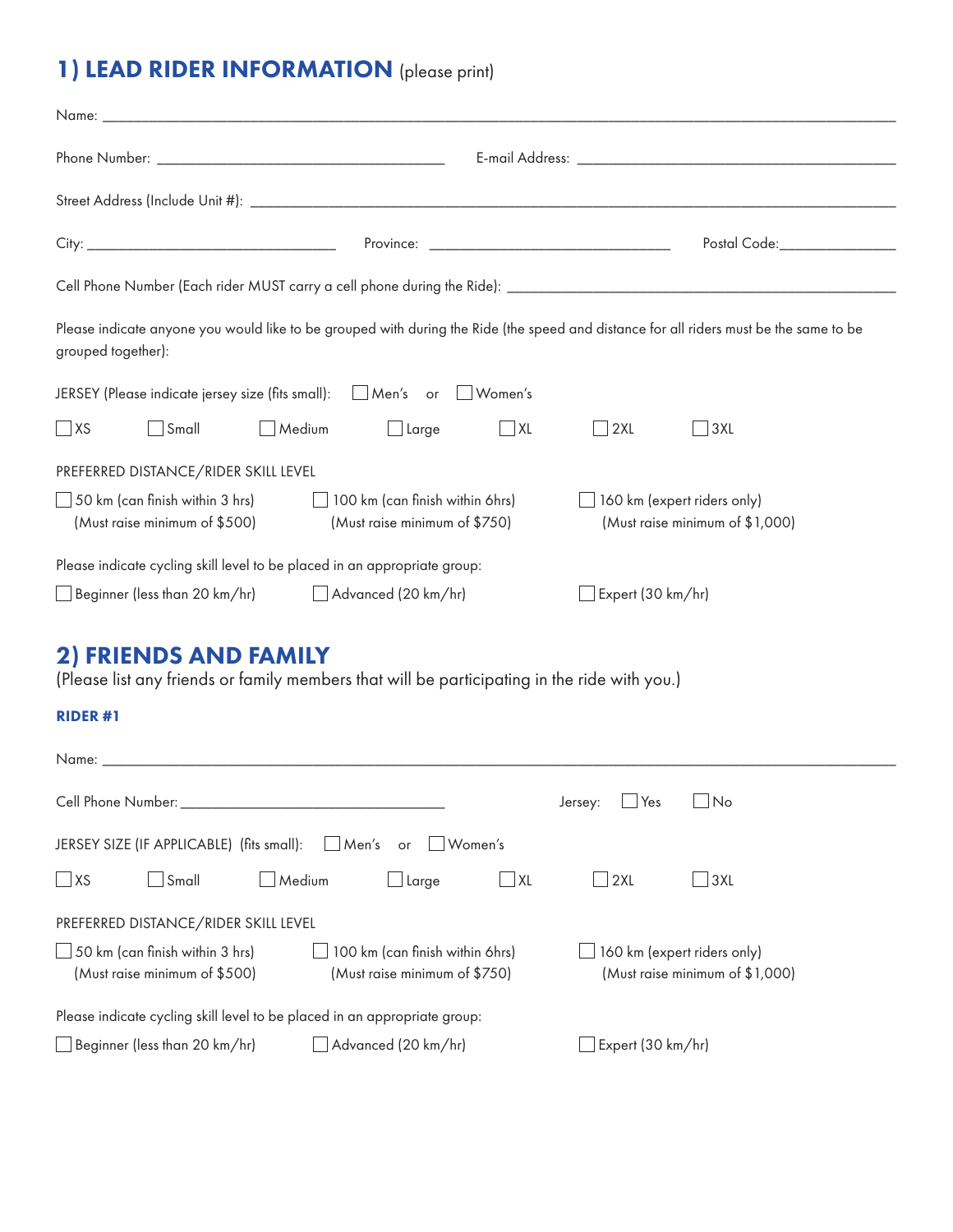#### RIDER #2

| Name:                                                                                                                                       |                                                                |  |  |  |  |  |
|---------------------------------------------------------------------------------------------------------------------------------------------|----------------------------------------------------------------|--|--|--|--|--|
|                                                                                                                                             | $\Box$ Yes<br>$\Box$ No<br>Jersey:                             |  |  |  |  |  |
| JERSEY SIZE (IF APPLICABLE) (fits small): Aen's or<br>∣Women's                                                                              |                                                                |  |  |  |  |  |
| $\Box$ XS<br>$\Box$ Small<br>$\Box$ Medium<br>$\overline{\phantom{a}}$ XL<br>$\Box$ Large                                                   | 2XL<br>3XL<br>$\mathcal{L}$                                    |  |  |  |  |  |
| PREFERRED DISTANCE/RIDER SKILL LEVEL                                                                                                        |                                                                |  |  |  |  |  |
| $\Box$ 50 km (can finish within 3 hrs)<br>100 km (can finish within 6hrs)<br>(Must raise minimum of \$500)<br>(Must raise minimum of \$750) | 160 km (expert riders only)<br>(Must raise minimum of \$1,000) |  |  |  |  |  |
| Please indicate cycling skill level to be placed in an appropriate group:                                                                   |                                                                |  |  |  |  |  |
| Advanced (20 km/hr)<br>Beginner (less than 20 km/hr)                                                                                        | Expert (30 km/hr)                                              |  |  |  |  |  |
|                                                                                                                                             |                                                                |  |  |  |  |  |
| <b>RIDER#3</b>                                                                                                                              |                                                                |  |  |  |  |  |
| Name:                                                                                                                                       |                                                                |  |  |  |  |  |
|                                                                                                                                             | $\Box$ Yes<br>$\bigsqcup$ No<br>Jersey:                        |  |  |  |  |  |
| JERSEY SIZE (IF APPLICABLE) (fits small):   Men's or<br>Women's                                                                             |                                                                |  |  |  |  |  |
| $\Box$ XS<br>$\Box$ Small<br>$\Box$ Medium<br>$\Box$ Large<br>$\overline{\phantom{a}}$ XL                                                   | 2XL<br>3XL                                                     |  |  |  |  |  |
| PREFERRED DISTANCE/RIDER SKILL LEVEL                                                                                                        |                                                                |  |  |  |  |  |
| $\Box$ 50 km (can finish within 3 hrs)<br>100 km (can finish within 6hrs)<br>(Must raise minimum of \$500)<br>(Must raise minimum of \$750) | 160 km (expert riders only)<br>(Must raise minimum of \$1,000) |  |  |  |  |  |
| Please indicate cycling skill level to be placed in an appropriate group:                                                                   |                                                                |  |  |  |  |  |
| $\Box$ Beginner (less than 20 km/hr)<br>Advanced (20 km/hr)                                                                                 | Expert (30 km/hr)                                              |  |  |  |  |  |

## 3) BREAKFAST

A celebration of the day's events will occur prior to the Ride, during which a breakfast will be served. The cyclist's registration fee includes breakfast. Family members and friends not participating in the ride are invited to attend at a cost of \$15 per person or \$10 per child (13 and under). To help us plan appropriately, please confirm the number of guests you will be bringing to the breakfast. Friends and family registered to ride do not need to be listed below, as the registration fee covers breakfast. Unregistered guests cannot be accommodated at the event. Please indicate below the number of guests you will be bringing:

Adults: \_\_\_\_\_\_\_\_\_\_\_\_\_\_\_\_\_ Children (13 & under): \_\_\_\_\_\_\_\_\_\_\_\_\_\_\_\_\_